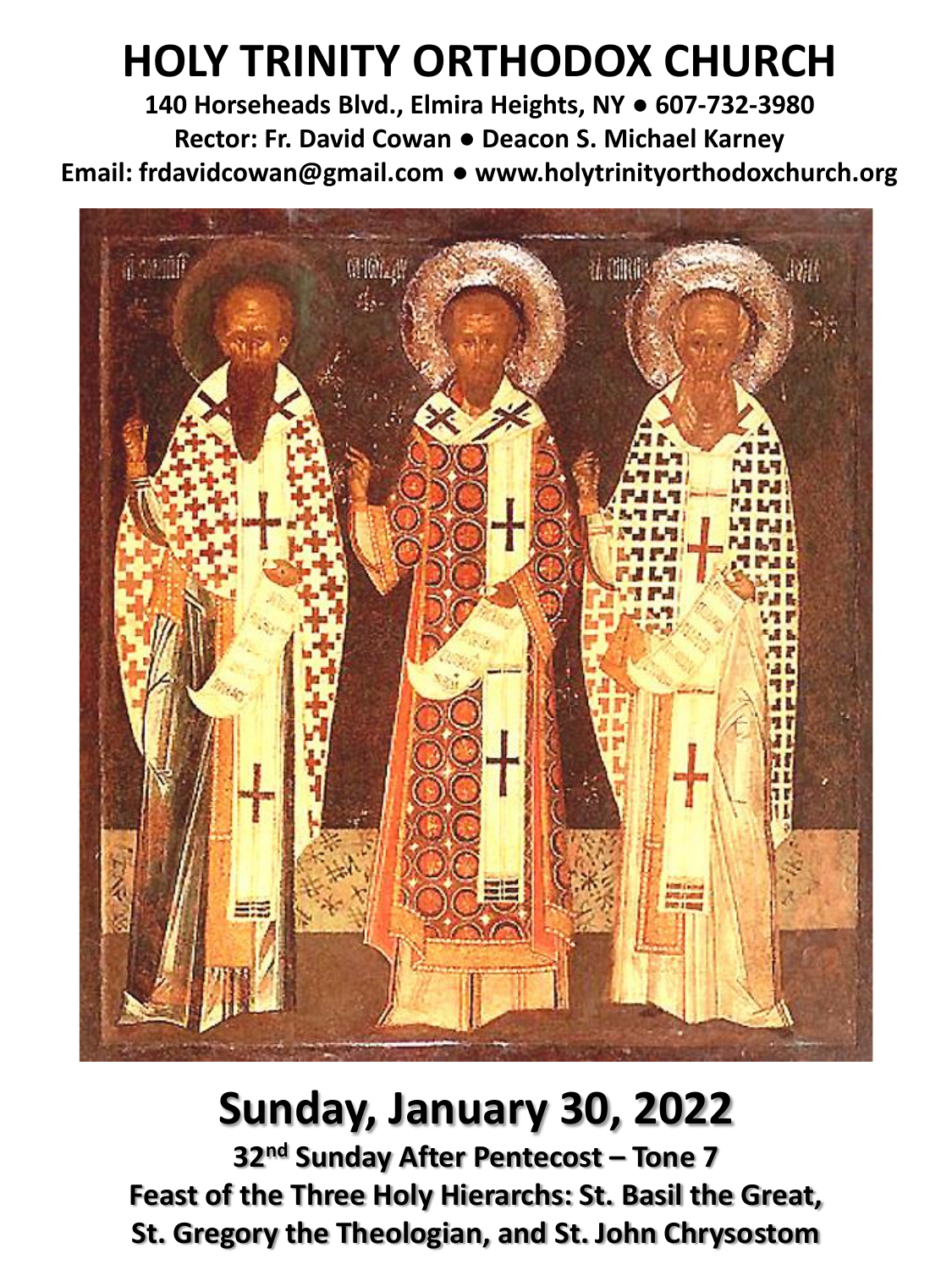## **SERVICES AND ACTIVITIES**

#### *Most Services May Be Joined by Live Stream at Web Address [www.facebook.com/htocelmiraheights](http://www.facebook.com/htocelmiraheights) or go to [www.YouTube.com](http://www.youtube.com/) and search for "Holy Trinity Church Elmira Heights NY"*

#### **Today – Sunday, January 30 – The Three Holy Hierarchs, Ss. Basil the Great, Gregory the Theologian and John Chrysostom**

8:40 AM *Third and Sixth Hours* 9:00 AM *Divine Liturgy,* Followed by Fellowship and *Annual Parish Meeting* **Tuesday, February 1** 6:30 PM *Great Vespers with Litya, and the Blessing of Candles* – The Meeting of the Lord in the Temple (No Adult Class – Class Resumes Tuesday, February 8) **Wednesday, February 2 – Great Feast of the Meeting of the Lord in the Temple**  8:40 AM *Third and Sixth Hours* 9:00 AM *Divine Liturgy with Blessing of Candles* **Saturday, February 5** 5:00 PM *Great Vespers,* Private Confession Available Afterward **Sunday, February 6** 8:40 AM *Third and Sixth Hours* 9:00 AM *Divine Liturgy,* Followed by Fellowship, Church School and Teen Group

## **HOME BLESSINGS can be done, by request.**

Please contact Fr David if you wish to schedule a home blessing visit.

# **Please remember to turn in your 2022 Stewardship Pledge Form today, or as soon as possible! You can give it, or mail it, or email it, to Fr. David, or to**

**Treasurer Kevin Gomez at [treasurer@holytrinityorthodoxchurch.org](mailto:treasurer@holytrinityorthodoxchurch.org) . Thank you.**

## **ANNUAL PARISH MEETING FOR 2022: TODAY, AFTER THE LITURGY**

Orthodox Christian adult members of Holy Trinity Church who are active in the Sacraments may participate in voting and discussion on matters affecting the life of the parish.

We have many blessings to reflect upon and many opportunities to build both our parish particularly, and the Body of Christ in general. I look forward to discussing them with you, and I look forward to planning with you to wisely steward the resources and ministries of Holy Trinity Church in 2022!

– With love in Christ, Fr. David

## **2022 BABY BOTTLE DRIVE FOR THE SOUTHERN TIER PREGNANCY CENTER**

The **Southern Tier Pregnancy Resource Center** is hosting their annual Sanctity of Life Baby Bottle Boomerang! Find information and bottles at the display. Take a bottle home and fill it with change. Bring it back by Sunday, February 27th. Call 732-2111 for more information.

# **PLEASE RETURN YOUR FILLED BOTTLE BY SUNDAY, FEBRUARY 27.**

## **Thank You! – Fr. David CHOIR REHEARSALS COMING UP …**

- Sunday, February 13, after Divine Liturgy
- Saturday, February 19, 4:00 pm
- Sunday, February 27, after Divine Liturgy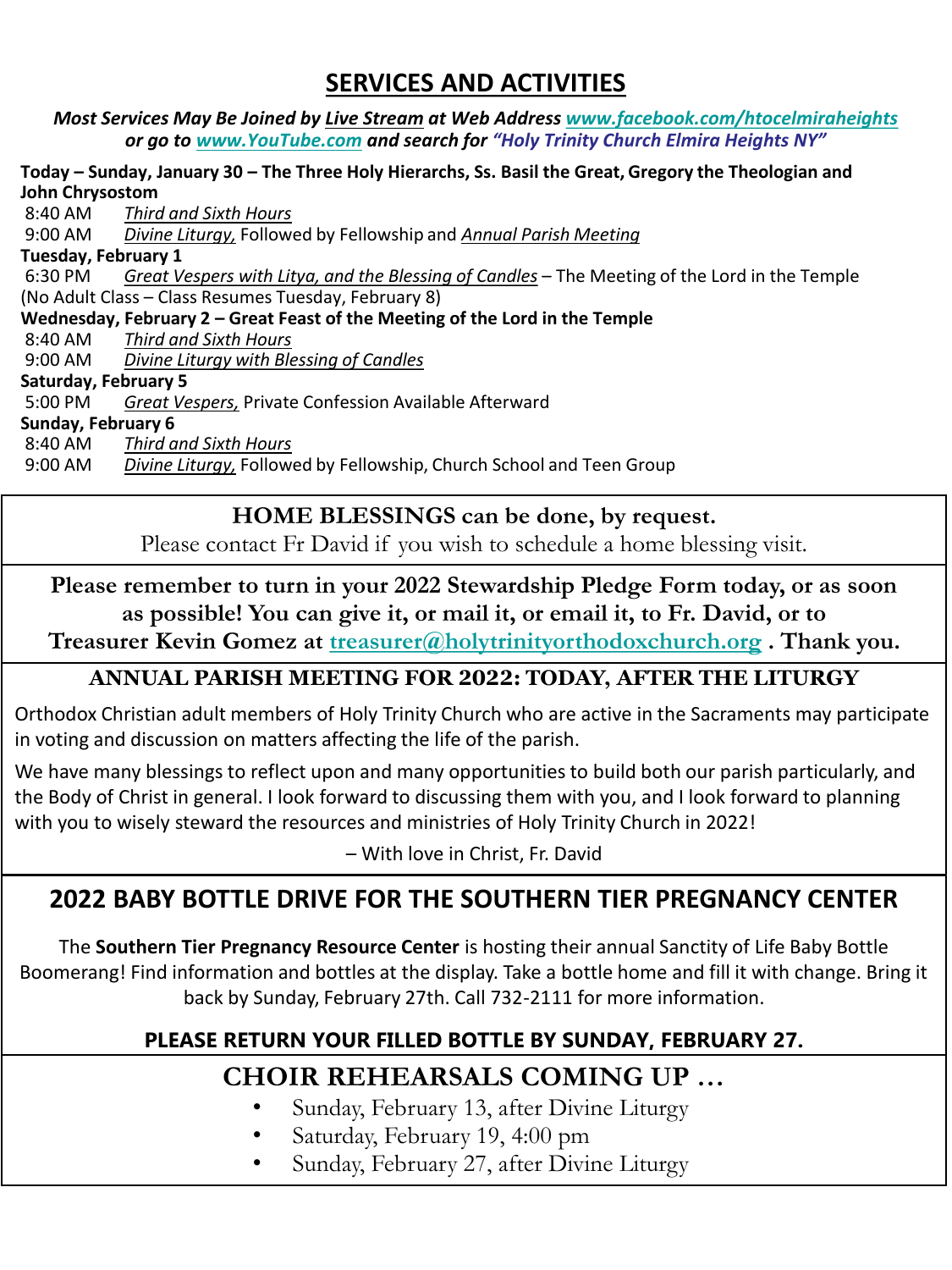### **SCRIPTURE READINGS**

**EPISTLES 1 Timothy 1:15-17** My son Timothy: This is a faithful saying and worthy of all acceptance, that Christ Jesus came into the world to save sinners, of whom I am chief. However, for this reason I obtained mercy, that in me first Jesus Christ might show all longsuffering, as a pattern to those who are going to believe on Him for everlasting life. Now to the King eternal, immortal, invisible, to God who alone is wise, be honor and glory forever and ever. Amen.

**Hebrews 13:7-16** Brethren: Remember those who rule over you, who have spoken the word of God to you, whose faith follow, considering the outcome of their conduct. Jesus Christ is the same yesterday, today, and forever. Do not be carried about with various and strange doctrines. For it is good that the heart be established by grace, not with foods which have not profited those who have been occupied with them. We have an altar from which those who serve the tabernacle have no right to eat. For the bodies of those animals, whose blood is brought into the sanctuary by the high priest for sin, are burned outside the camp. Therefore Jesus also, that He might sanctify the people with His own blood, suffered outside the gate. Therefore let us go forth to Him, outside the camp, bearing His reproach. For here we have no continuing city, but we seek the one to come. Therefore by Him let us continually offer the sacrifice of praise to God, that is, the fruit of our lips, giving thanks to His name. But do not forget to do good and to share, for with such sacrifices God is well pleased.

**GOSPELS Matthew 15:21-28** At that time, Jesus went out from there and departed to the region of Tyre and Sidon. And behold, a woman of Canaan came from that region and cried out to Him, saying, "Have mercy on me, O Lord, Son of David! My daughter is severely demon-possessed." But He answered her not a word. And His disciples came and urged Him, saying, "Send her away, for she cries out after us." But He answered and said, "I was not sent except to the lost sheep of the house of Israel." Then she came and worshiped Him, saying, "Lord, help me!" But He answered and said, "It is not good to take the children's bread and throw it to the little dogs." And she said, "Yes, Lord, yet even the little dogs eat the crumbs which fall from their masters' table." Then Jesus answered and said to her, "O woman, great is your faith! Let it be to you as you desire." And her daughter was healed from that very hour.

**Matthew 5:14-19** Our Lord said: "You are the light of the world. A city that is set on a hill cannot be hidden. Nor do they light a lamp and put it under a basket, but on a lampstand, and it gives light to all who are in the house. Let your light so shine before men, that they may see your good works and glorify your Father in heaven. Do not think that I came to destroy the Law or the Prophets. I did not come to destroy but to fulfill. For assuredly, I say to you, till heaven and earth pass away, one jot or one tittle will by no means pass from the law till all is fulfilled. Whoever therefore breaks one of the least of these commandments, and teaches men so, shall be called least in the kingdom of heaven; but whoever does and teaches them, he shall be called great in the kingdom of heaven."